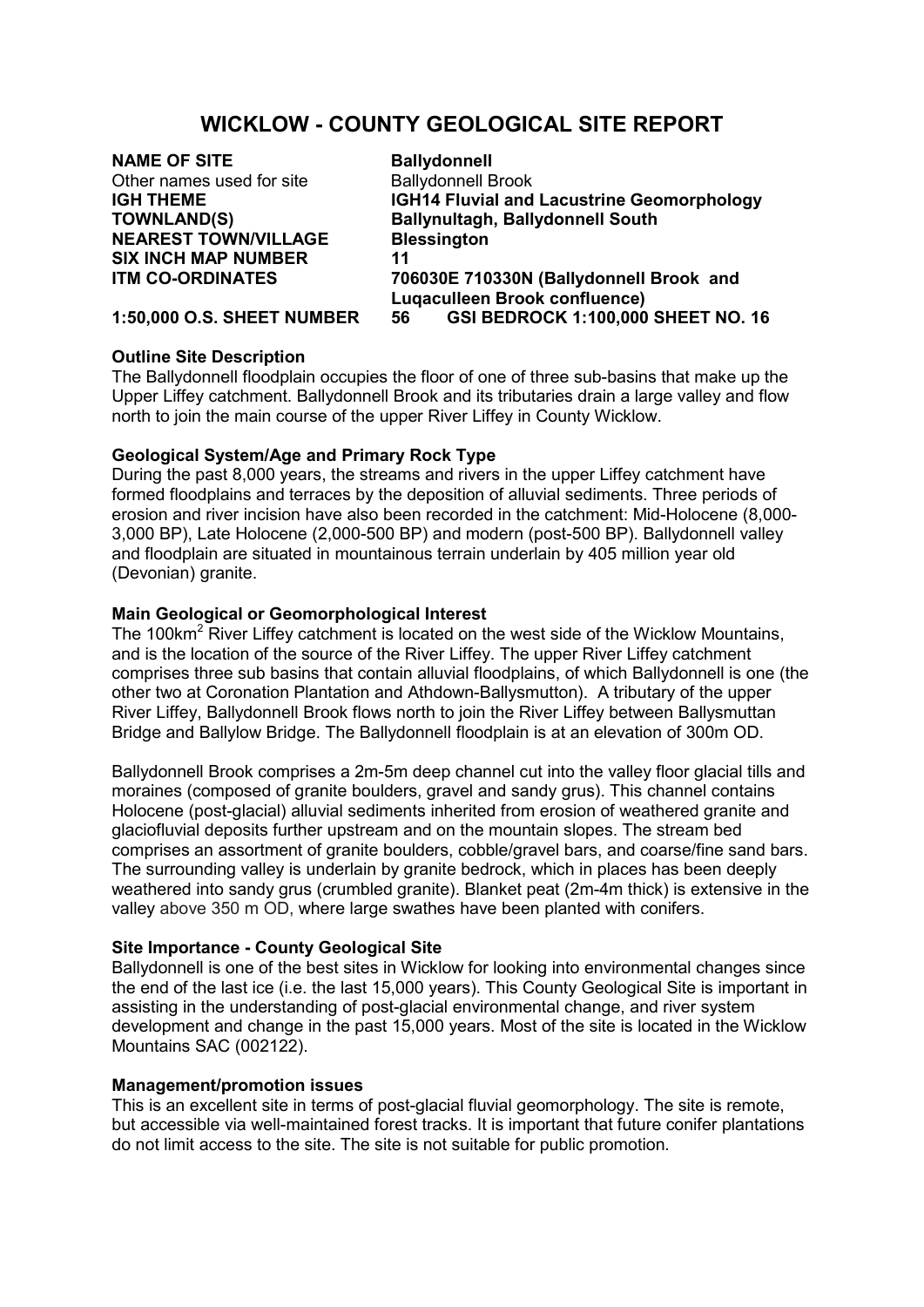

Granite boulders and cobble gravel bars in Ballydonnell Brook, looking north, downstream.



Ballydonnell Brook (left) - Luqaculleen Brook (right) confluence - looking downstream along Ballydonnell Brook channel, northward to eroded moraine on east bank.



Ballydonnell Brook (right) - Luqaculleen Brook (left) confluence - looking upstream, south. Mullaghcleevaun in the left-background.